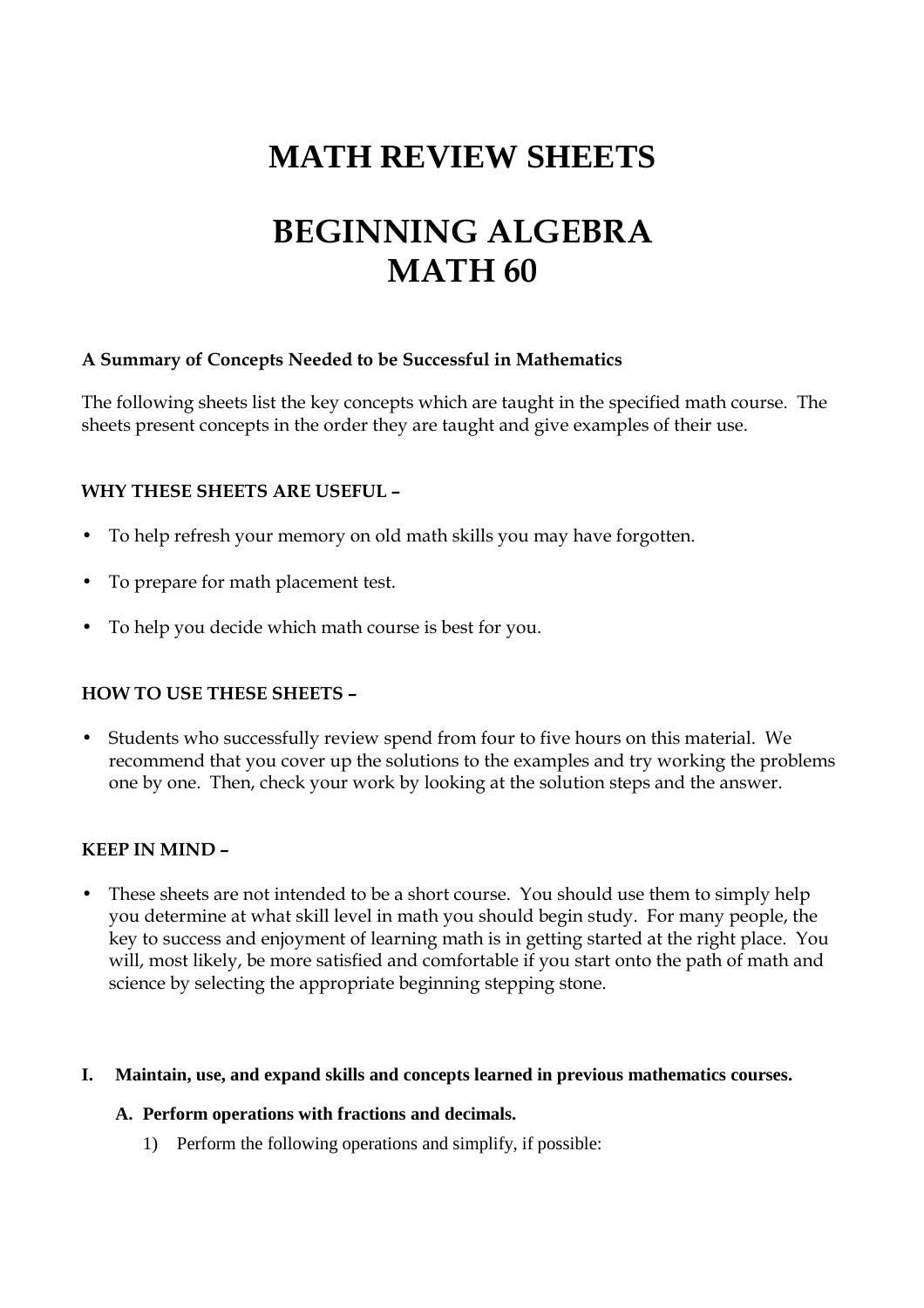- a)  $\frac{2}{3}$ 3  $+\frac{5}{6}$ 8 b)  $\frac{2}{3}$ 3  $\div \frac{5}{9}$ 8 c)  $3.6 + 8.95 - 4.07$
- **B. Use unit analysis to convert units and solve problems. (Note: You may use the Units of Measure handout.)**
	- 2) How many milliliters are there in a gallon of milk?
	- 3) A swimmer can swim 10 laps in 18 minutes. If one lap is 50 meters long, how fast is the person swimming, in miles per hour.

#### **II. Perform addition, subtraction, multiplication, and division of rational numbers.**

4) Perform the following operations and simplify, if possible:

| a) $-6+(-4)-(-8)$                                                | b) $5 - 4.3$                                  | c) $2[3-3(-5+3)]-(-1)$              |
|------------------------------------------------------------------|-----------------------------------------------|-------------------------------------|
| d) $\left(-\frac{12}{25}\right) \div \left(-\frac{4}{15}\right)$ | e) $-\frac{3}{4} + \left(-\frac{5}{8}\right)$ | f) $\frac{-3(2+(-5))}{1-(-6)(1-4)}$ |

- 5) a) You have \$368.53 in your account. You write checks for \$183.45 and for \$201.01. What is your new account balance?
	- b) You now make a deposit of \$325.89. What is your account balance now?

#### **III. Use and apply the concepts and language of algebraic expressions.**

#### **A. Use variables to construct algebraic expressions.**

- 6) Translate each phrase into a mathematical expression.
	- a) a number increased by 12
	- b) 4 times the quotient of a number and 5
	- c) the total cost of *x* bags of Halloween candy if each bag costs \$3.75
	- d) the total amount paid for an item that costs *x* dollars, including a 5% sales tax
- 7) If the smaller of two consecutive even integers is *x*, express the larger number in terms of *x*.
- 8) If an 8 ft. piece of lumber is cut into two pieces, and the length of one of the pieces is *x*, write an expression for the length of the other piece in terms of *x*.

#### **B. Evaluate algebraic expressions and simplify expressions using order of operations.**

- 9) Evaluate and simplify each expression:
	- a)  $-(-x)$  when  $x = -2$  b)  $xy(2-3x)$  when  $x = -1$  and  $y = 3$

c) 
$$
\frac{-3-z}{4-w}
$$
 when  $z = -5$  and  $w = 8$   
d)  $\frac{5}{9}(F-32)$  when  $F = -22$ 

## **C. Simplify algebraic expressions by removing parentheses and combining like terms.**

10) Remove parentheses if necessary and simplify: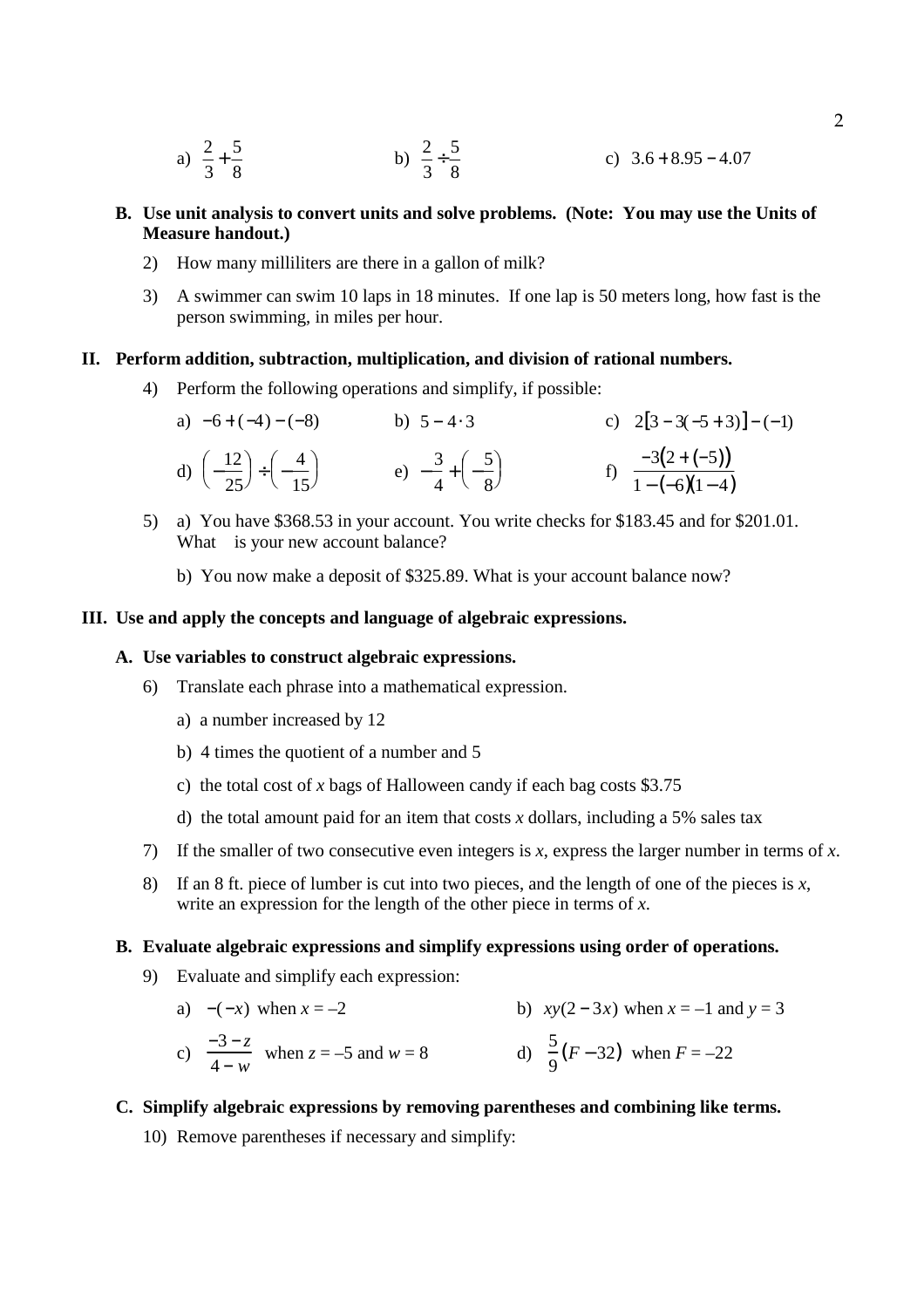a) 
$$
4(2x-3)
$$
 b)  $-6(3-x)$  c)  $-5(-6m)$ 

d) 
$$
3.7x - 7.5y + 9 - 4.3y + 2
$$
 e)  $2 - (x + 3)$  f)  $6 - \frac{2}{3}(x + 3) + \frac{5}{6}x$ 

#### **IV. Solve linear equations and inequalities.**

#### **A. Solve linear equations and formulas algebraically.**

- 11) Solve each equation algebraically. Remember that you can check your solutions by substitution.
	- a)  $2x + 4 = 8$  b)  $5 4x = 17$ 5 = 3 d)  $-5y = 3y$  e)  $-3(2x - 8) = -12$  f)  $4 + 3(x + 2) = 12 - 5x$ g)  $4.3(2x-3) + 2.8 = 9.5x - 3$ 3 *x* − 5 = −9 i)  $P = 2l + 2w$  for *w* j)  $V = \frac{1}{2}$ 3 *Bh* for *h*

#### **B. Solve linear inequalities and graph their solutions on a number line.**

- 12) Write down two values of *x* that are solutions of the inequality  $3 2x \le 1$  and two values of *x* that are not solutions. Is  $x = 1$  a solution? Why or why not?
- 13) Solve each inequality and graph your solution on a number line.

| a) $3x < 12$     | b) $-3x \le 12$  |
|------------------|------------------|
| c) $5x-1 \ge 14$ | d) $3 - 2x > 10$ |

# **V. Use algebra to solve application problems.**

#### **A. Translate verbal models into algebraic expressions and/or equations. Solve problems.**

- 14) One number is 3 more than twice another number. If the sum of the numbers is 57, find the numbers.
- 15) You are taking a date to dinner and plan to pay for both meals, but you only have \$32. If you plan to leave a 20% tip, how much can you spend on the meals at most?

#### **B. Solve problems involving simple interest, motion, and mixtures.**

- 16) How fast must a plane fly to travel 2500 miles in 4.5 hours?
- 17) A man is walking at a rate of 3 miles per hour. How far will he walk in 36 minutes?
- 18) Suppose you have invested a total of \$12,000 in two savings accounts. One account earns 5% simple interest and the other earns 8% simple interest. Find the amount invested in each account if you receive a total of \$840 interest after 1 year.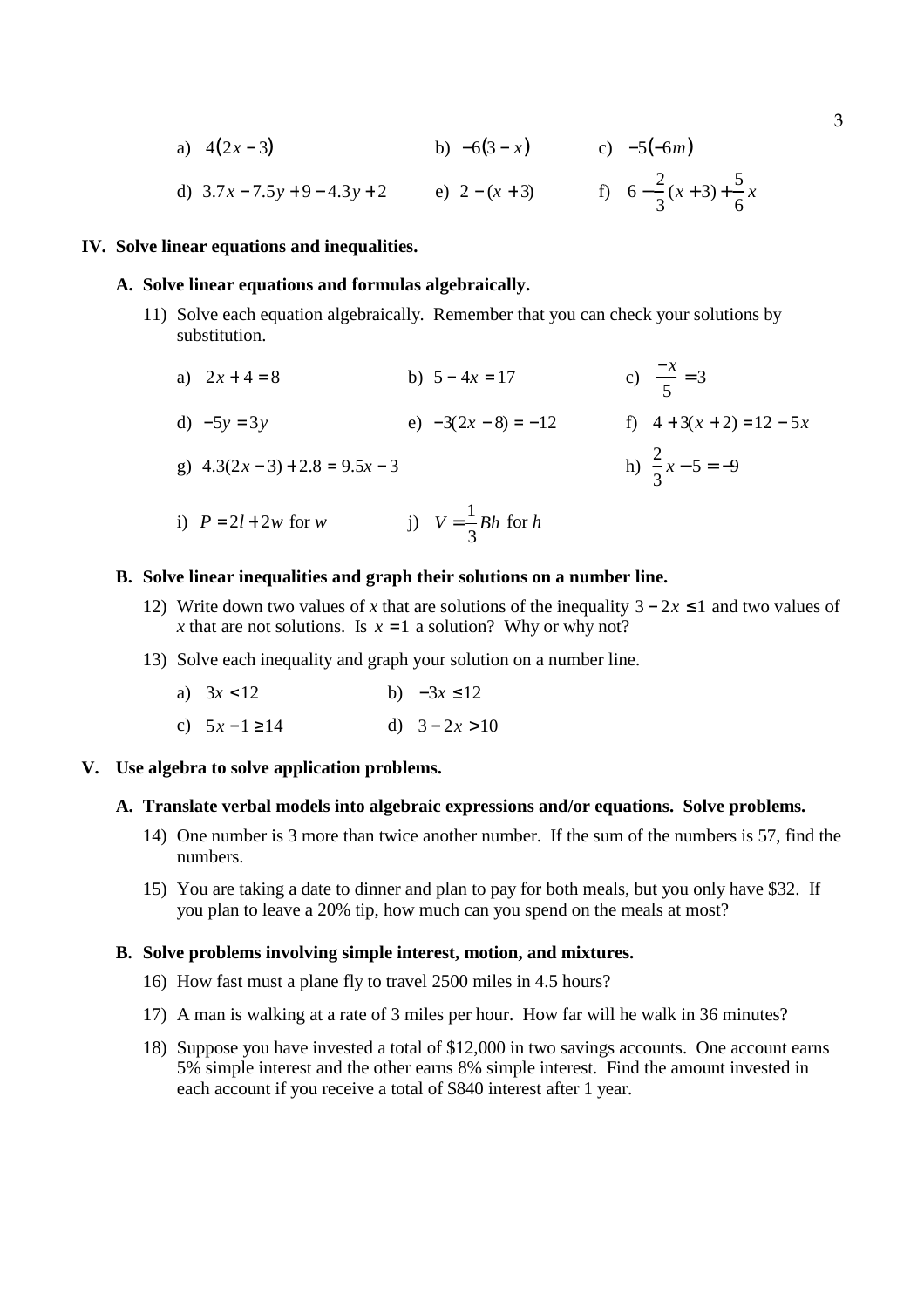19) A chemist has a 25% hydrochloric acid solution and a 50% hydrochloric acid solution. How many liters of each should she mix to get 9 liters of solution with a 40% acid concentration?

#### **C. Solve problems using ratios and proportions.**

- 20) The number of cell phones in use worldwide in 1987 was 2.5 million. By 1997 the number of cell phones in use had increased to 213.8 million worldwide. a) Write the ratio of number of cell phones in use in 1997 to the number in use in 1987. b) Write this ratio as some quantity to 1, and explain what this means.
- 21) Solve each proportion.
	- a)  $\frac{x}{2}$ 9  $=\frac{8}{36}$ 20 b)  $\frac{6}{5}$ 5  $=\frac{-12}{1}$ *x* c)  $\frac{y+3}{2}$ *y* − 2  $=\frac{5}{3}$ 8
- 22) Set up and solve a proportion to answer this question. If a 4-ounce piece of sponge cake has 160 calories, how many calories would you expect a 9-ounce piece to have?
- 23) Set up and solve a proportion to answer this question. On Mars, 3.5 ergles are equivalent to 2 peks. How many ergles are there in 27 peks?

#### **D. Solve problems involving similar triangles.**

24) The triangles in the pair of diagrams below are similar. Find the value of *x*.



25) Wilson is 6 feet tall. When Wilson stands 6 feet from a lamppost, the shadow he casts is 4 feet long. How tall is the lamppost?

#### **E. Solve geometry problems involving perimeter, area, and volume.**

- 26) A triangle has a base of 6 feet and an area of 40 square feet. What is the height of the triangle?
- 27) The circumference of a circle is  $16\pi$  inches. Find the circle's radius and diameter.
- 28) What happens to the area of a circle if its radius is doubled?
- 29) A rectangular swimming pool measures 14 feet by 30 feet. The pool is surrounded on all four sides by a path that is 3 feet wide. If the cost to resurface the path is \$2 per square foot, what is the total cost of resurfacing the path?

## **VI. Interpret information represented numerically and graphically, and recognize linear relationships represented verbally, numerically, graphically, and algebraically.**

**A. Read and interpret information given in a table or graph.**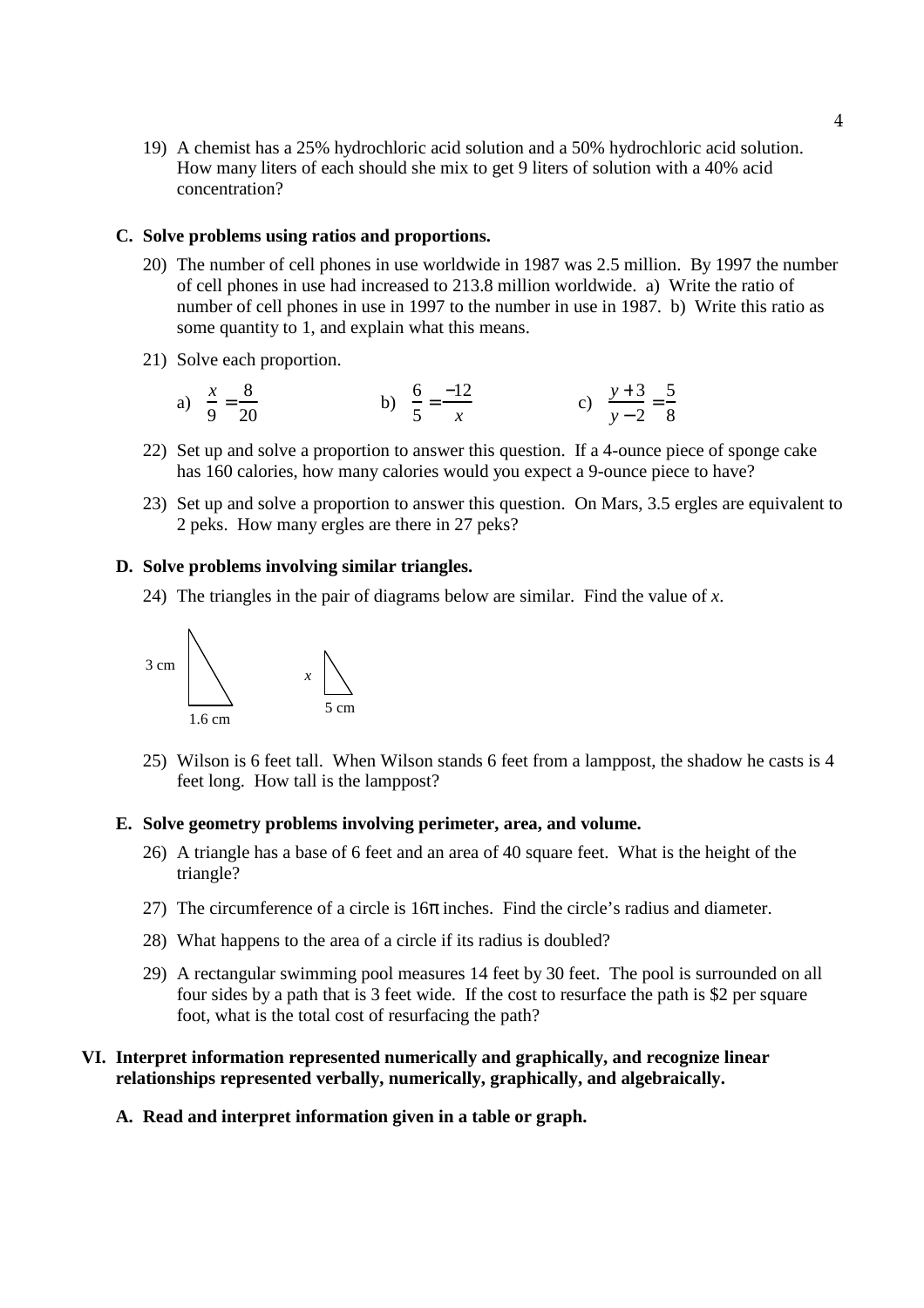30) The graph shows the temperature, *y*, of a cup of coffee *x* minutes after it was poured. Use the graph to answer the following questions.



- a) What are the coordinates of the point labeled *A*?
- b) Write a sentence describing the meaning of the point labeled *A*.
- c) What was the temperature of the coffee when it was first poured?
- d) After a while, the temperature of the coffee levels off and becomes the same as the outside temperature. What is the outside temperature?

# **B. Locate points in a rectangular coordinate system and represent equations in two variables graphically.**

31) Plot each of the following points in a Cartesian coordinate system and tell which quadrant each point falls in, if any:

a) 
$$
A(5, 3)
$$
 b)  $B(0, 6)$  c)  $C(5, -0.5)$  d)  $D(-4, 3)$  e)  $E(-6, -1)$  f)  $F(-2, 0)$ 

32) Sketch a careful graph of each of the following equations on a sheet of graph paper.

a)  $y = 2x - 5$ 1 3 *x* + 2 c) 3*x* − 4*y* = 6

- 33) Graph the line that passes through the point  $(0, 3)$  and has a slope of  $-2$ .
- 34) Graph the line that passes through the point  $(-1, -4)$  and has a slope of 3/2.
- 35) Graph the line that passes through the point (2, 3) and has an undefined slope.

## **C. Identify the horizontal and vertical intercepts of the graph of an equation and interpret them in terms of an application.**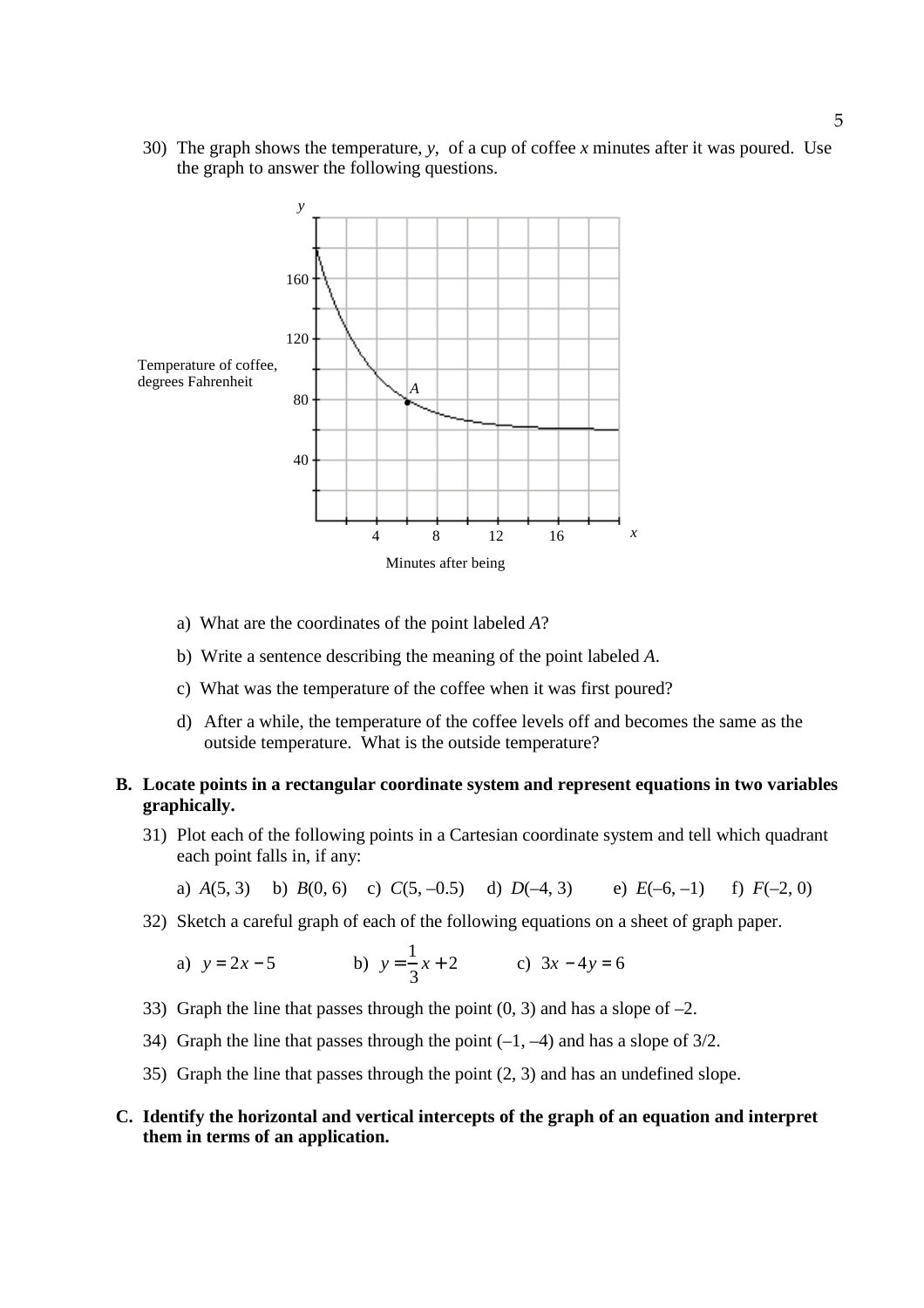36) Find the *x*-intercept and the *y*-intercept of each of the following linear relationships. Write your answers as ordered pairs.



- **D. Identify the slope of a line and interpret it in terms of an application.** (You should remember the slope formulas:  $m = \frac{y_2 - y_1}{y_2 - y_1}$  $x_2 - x_1$  $m = \frac{\Delta y}{4}$ ∆*x* and  $m = \frac{\text{rise}}{ }$ run .)
	- 37) Find the slope of the line that passes through each pair of points.
		- a) (6, 3) and (-5, 2) b) (-2, -1) and (0, 8) c) (5, 9) and (5, -3)
	- 38) Find the slope of the line represented in the table in problem #36c above.
	- 39) Find the slope of the line in problem #36d above.
	- 40) What is the slope of every vertical line? Every horizontal line?

#### **E.** Use the slope-intercept form of the equation of a line. (Remember:  $y = mx + b$ .)

- 41) Write each of the following equations in slope-intercept form and state the slope and *y*intercept.
	- a)  $3x + 2y = 12$  b)  $1 3x = y$  c)  $2x = -5y$
- 42) Write the equation of a line with slope –5 and *y*-intercept (0, –3).
- 43) Write the equation of a line with zero slope and *y*-intercept (0, 4).
- 44) Write the equation of the line represented in the table in problem #36c above.
- 45) Write the equation of the line represented in the graph in problem #36d above.
- 46) A rental car company charges \$120 for a weekly rental plus 8 cents per mile driven. Use this information to answer the following questions:
	- a) Complete a table of values showing the relationship between  $x$ , the number of miles driven, and *y*, the total amount charged for a one-week rental. Use  $x =$  ${0,100,200,...,600}.$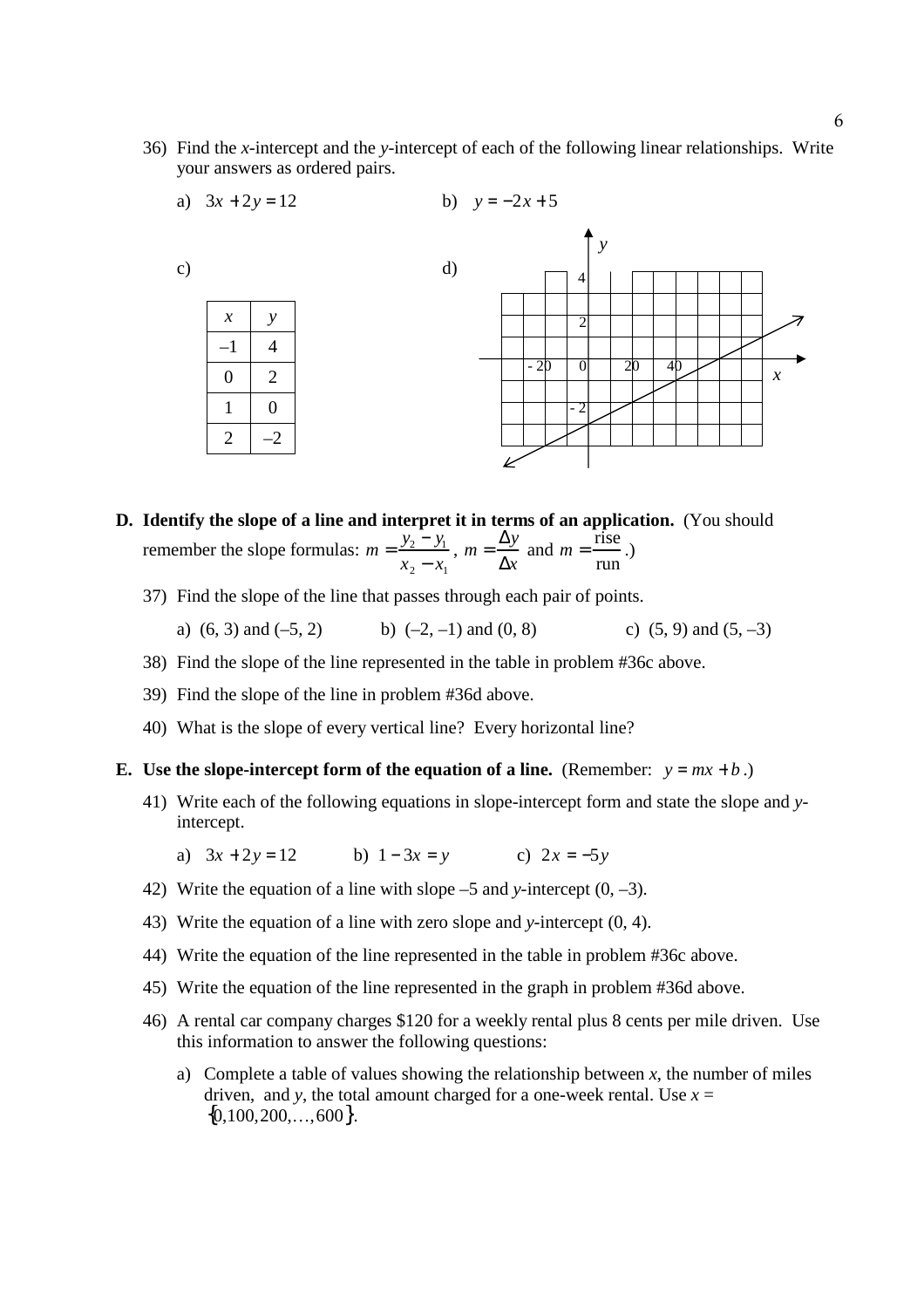- b) Use your table above to give a reasonable estimate for the total amount charged for driving 700 miles.
- c) On a sheet of graph paper, graph the relationship using your table of values.
- d) Find the slope of this line, and interpret its meaning in this application.
- e) Find the *y*-intercept of this line, and interpret its meaning in this application.
- f) Write the equation of this line.
- g) Use the equation to determine the number of miles that can be driven during the week for \$250.

## **VII. Make appropriate and efficient use of a scientific calculator. (Note: Students will be expected to demonstrate achievement of some objectives** *without* **the use of a calculator.)**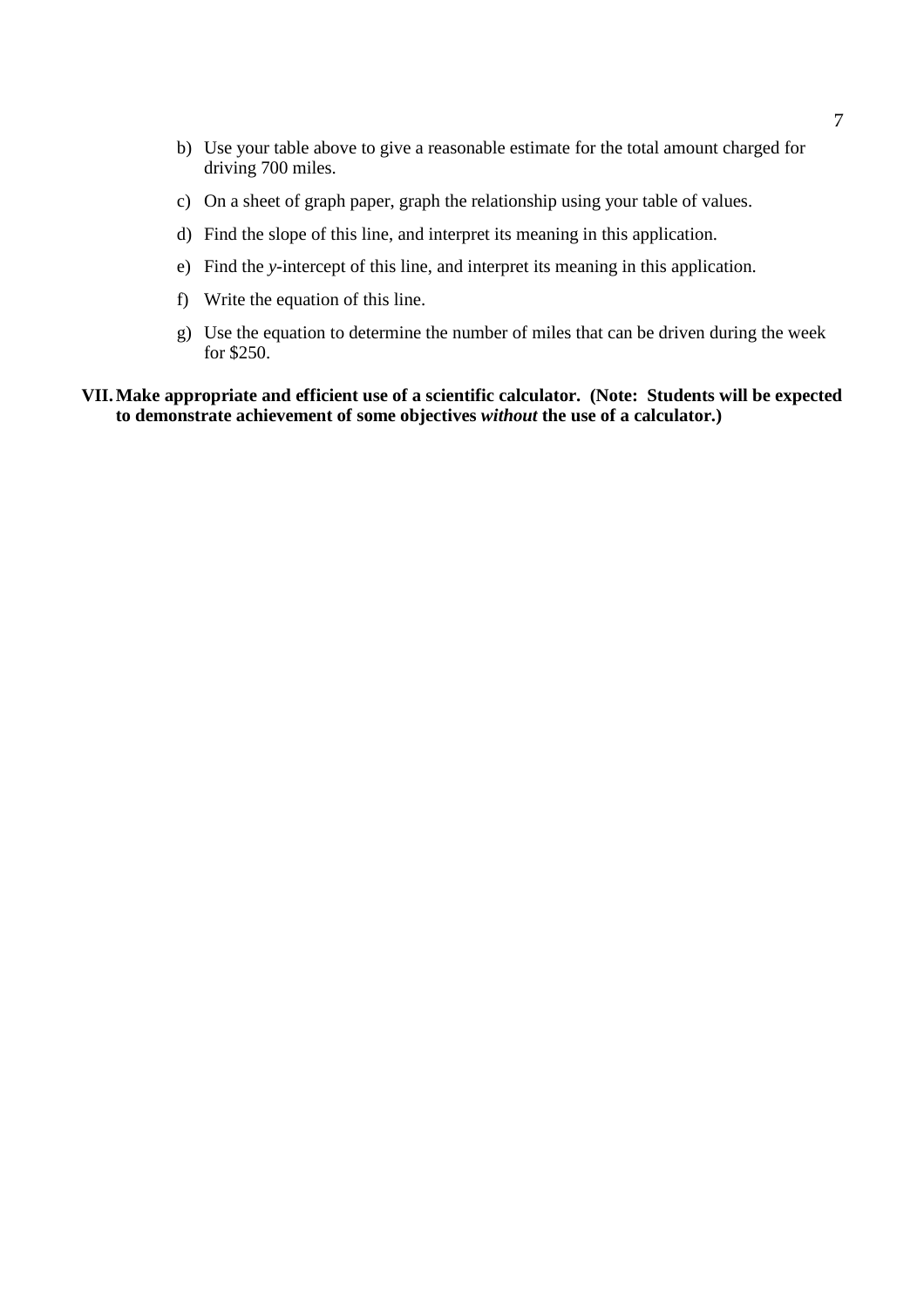## **Answers for the Math 60 Review Objectives and Sample Problems**

- 1) a)  $\frac{31}{21}$ 24 b)  $\frac{16}{15}$ 15 c) 8.48
- 2) 3784.3 mL
- 3) 1.04 miles per hour
- 4) a)  $-2$  b)  $-7$  c) 19 d)  $9/5$  e)  $-11/8$  f)  $-9/17$
- 5) a) –\$15.93 b) \$309.96
- 6) a)  $x+12$ *x* 5 ſ  $\setminus$  $\backslash$  $\int$ 
	- c)  $3.75x$  d)  $x + 0.05x = 1.05x$
- 7)  $x + 2$
- 8)  $8 x$
- 9) a)  $-2$  b)  $-15$  c)  $-1/2$  d)  $-30$
- 10) a) 8*x* −12 b) −18 + 6*x*
	- c) 30*m* d) 3.7*x* −11.8*y* +11
- e)  $-1-x$  f)  $4+\frac{1}{5}$ 6 *x*
- 11) a)  $x = 2$  b)  $x = -3$ 
	- c)  $x = -15$  d)  $y = 0$
- e)  $x = 6$  f)  $x = \frac{1}{4}$ 4
	- g)  $x \approx -7.89$  h)  $x = -6$
- i)  $w = \frac{P 2l}{2}$ 2
- j)  $h = \frac{3V}{R}$ *B*
- 12) *examples*:  $x = 4$  and  $x = 5$  are solutions.  $x = -3$  and  $x = -2$  are not solutions.  $x = 1$  is a solution because  $1 \le 1$ .
- 13) a)  $x < 4$  b)  $x \ge -4$
- c)  $x \ge 3$  d)  $x < -\frac{7}{3}$ 2
- 14) 18 and 39
- 15) \$26.67
- 16) 555.6 miles per hour
- 17) 1.8 miles
- 18) \$4000 @ 5% \$8000 @ 8%
- 19) Mix 3.6 liters of 25% HCl solution with 5.4 liters of 50% HCl solution.

20) a) 
$$
\frac{213.8}{2.5}
$$
 b)  $\frac{85.52}{1}$ 

There were about 85.52 times as many cell phones in use in 1997 as in 1987.

- 21) a)  $x = \frac{18}{5}$ 5 b)  $x = -10$ c)  $y = -\frac{34}{3}$ 3 22) 360 calories 23) 47.25 ergles
- 24)  $x = 9.375$  cm
- 25) 15 feet
- 26)  $\frac{40}{9}$ 3 feet
- 27) radius = 8 inches, diameter =  $16$  inches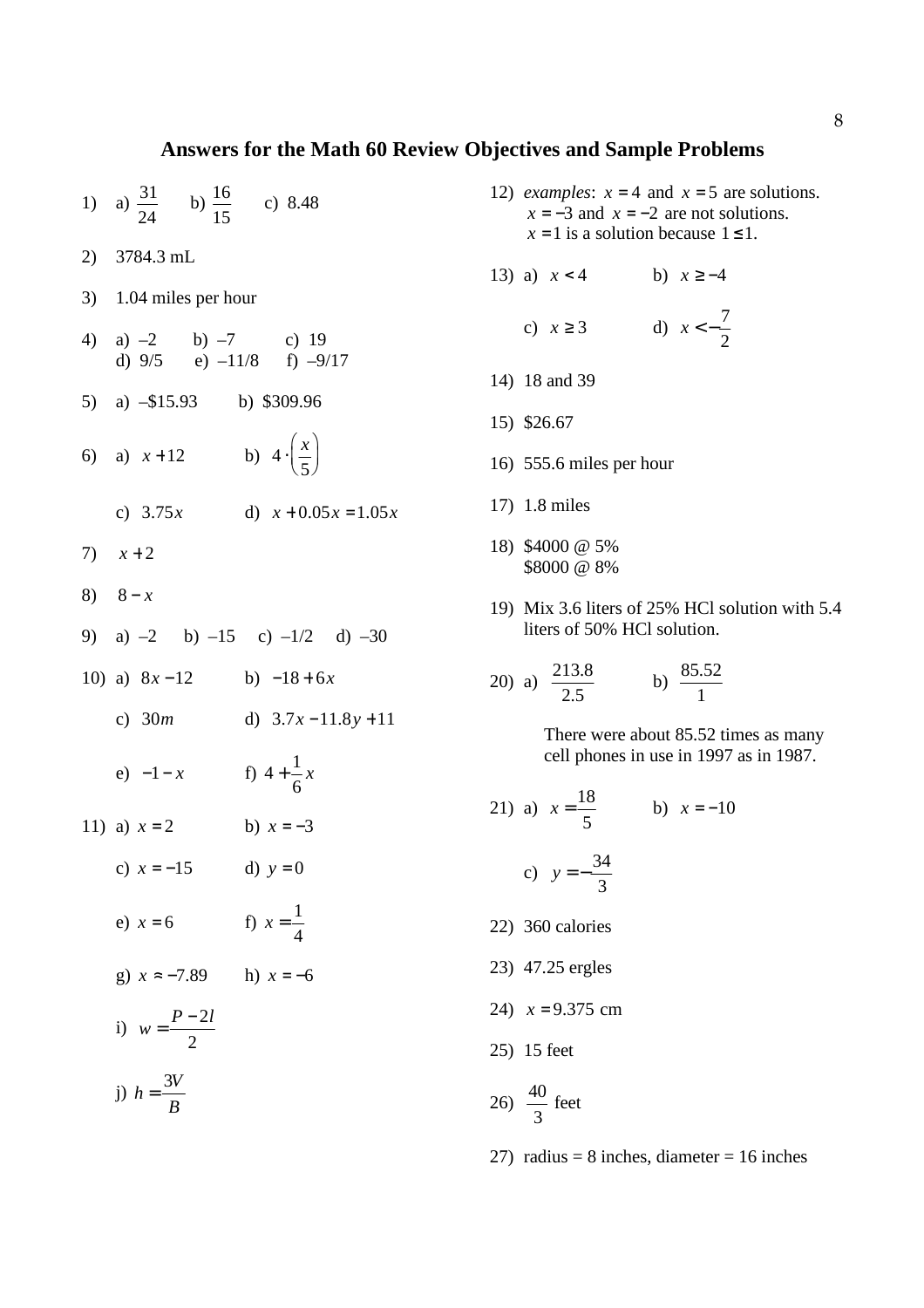28) The area is quadrupled.

29) \$600

30) a) (6, 80)

 b) Six minutes after being poured, the temperature of the coffee is 80 degrees.

c) about 180 degrees Fahrenheit

d) about 60 degrees Fahrenheit

| $31)$ a) I | b) $y-axis$ | c) IV        |
|------------|-------------|--------------|
| $d)$ II    | $e)$ III    | f) $x$ -axis |

32) a)



32) b)





33)



34)



32) c)